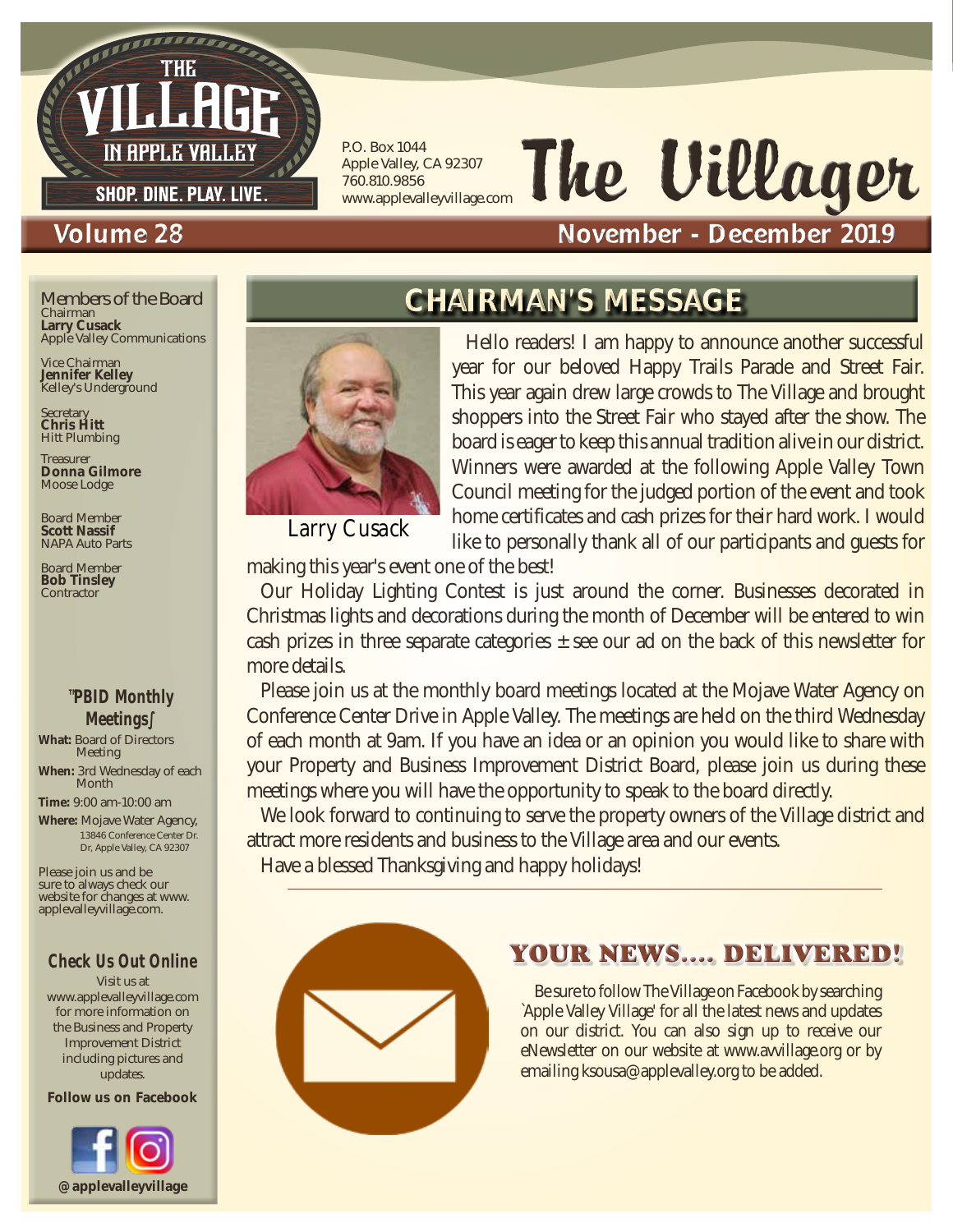### HAPPY TRAILS PARADE AND STREET FAIR

**Congratulations to our 2019 Happy Trails Parade winners!** Thank you everyone for participating, we are looking forward to next year's event!

**BEST OVERALL:** Towns End Stillhouse & Grill

**SPECIAL SPONSOR WINNERS** Sycamore Rocks Elementary Drama Club Mystic All Stars FLOAT **1st Celebrating 64 Years of Apple Valley Parades<br>2nd Apple Valley Communications** 3rd High Desert Outlaws Grange Club

SCHOOL MARCHING BAND 1st Apple Valley High School 2nd Sitting Bull Academy Marching Band & Banner

EQUESTRIAN 1st National Barrel Horse Association 2nd Local Equestrian Riders

MARCHING BAND MILITARY 1st Granite Hills High School

DRILL/CHEER 1st Cheer Cats

WHEELS CLASSIC 1st 1936 Auburn Boat Tail Speedster 2nd Brent Gaddis's 1966 Unimog 404S

MARCHING BAND NON MILITARY 1st Victor Valley Roller Derby



#### BUSINESS SPOTLIGHT THE SUN ROOM

™We opened just this month on July 1st!

We are a metaphysical gift shop. I sell crystals, sage, incense and other small gifts. We have jewelry and books on self improvement.

We also offer belly dancing classes. A lot of women right away think, `I can't do that,' or `I'm not skinny enough'. That just isn't true. It's about loving yourself as a woman and getting some exercise. And it's fun!

We also offer meditation for healing or relaxation. Our belly dancing classes are offered every Thursday from 5:30-6:45PM. Meditation classes are Tuesday-Fridays at 10:30AM. I am currently working on getting a class together on self improvement.

This is something I have always liked and it's great seeing other people interested as well.

-Stephanie Mares, The Sun Room 13631 Navajo Road Apple Valley, CA 92308



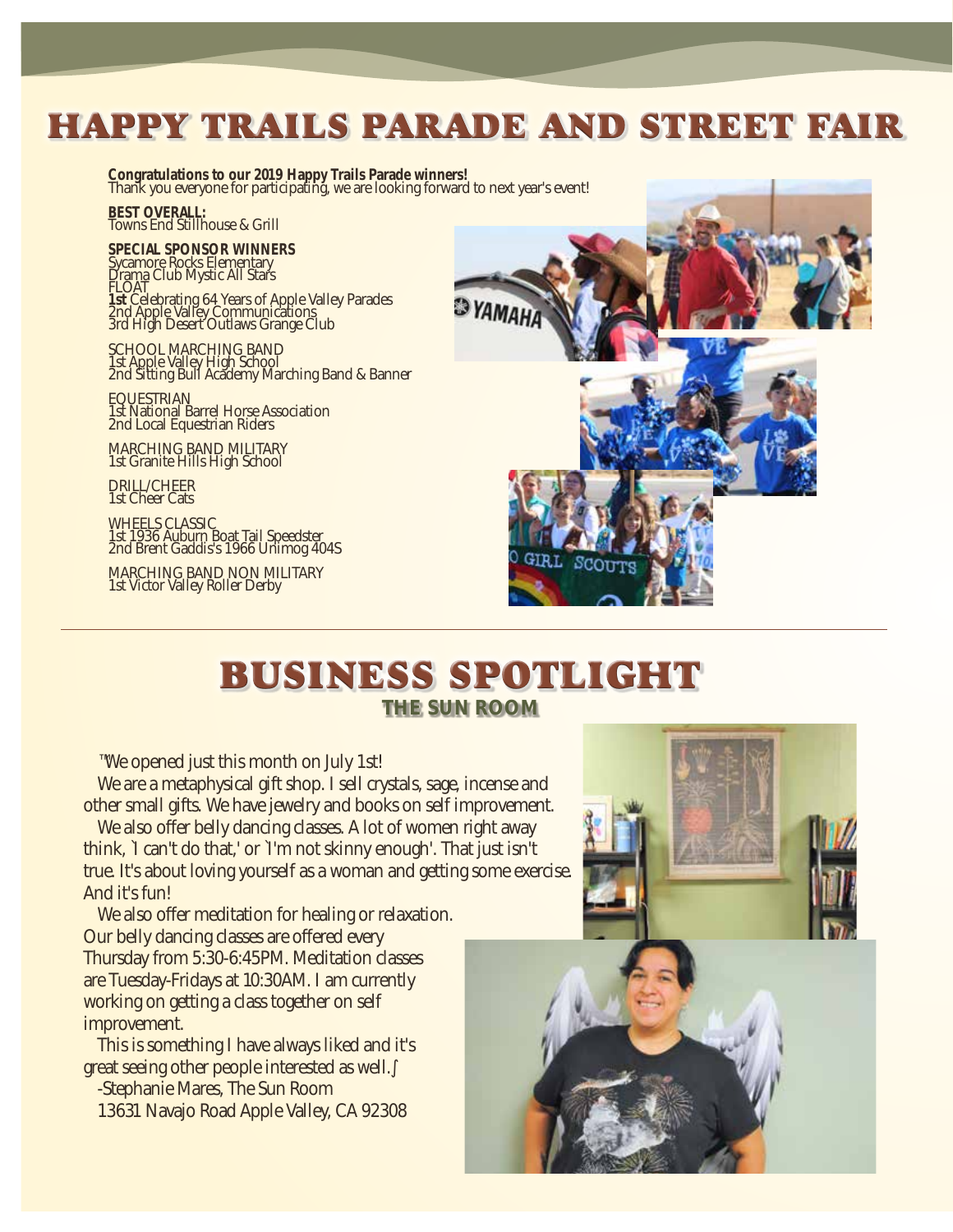## Assistance League of Victor Valley Partners with Disney for Family

The ears of Mickey and Minnie Mouse stood out among the volunteers for the Disney Family Volunteer Fund Raiser to support the Operation School Bell and Teens Helping Teens programs of Assistance League of Victor Valley. Disney encourages families and kids to volunteer together by offering non-profits the opportunity to earn Disneyland tickets to use for fundraising, by hosting a volunteering event where families can work together to make a difference in the local community.

In September, 116 volunteers of Assistance League members and their families and friends, the Assisteens, and community supporters such as US Bank and Spring Valley Lake Women's Golf Club, gathered at the Chapter Office for a fun night of working together. Their goal, to assemble 2,000 grooming kids for economically disadvantaged students.

The boxes with bags and toiletries lined one wall. The Assisteens gathered the boxes delivering them to assigned tables. A total of 1,500 bags for Operation School Bell and 70 bags for Teens Helping Teens were filled. The groups at the tables were a mixture of teens, younger children and adults.

The hands-on interaction of those from the community with the members of Assistance of Victor Valley brought a better appreciation of what we bring to the community. Helping those in need is a wonderful accomplishment, bringing people together to attain that goal brings pride to the community.

Assistance League of Victor Valley is a non-profit organization whose volunteer members identify, develop, implement and fund ongoing community-based philanthropic programs for specific needs of the Victor Valley.

The League is always looking for new members who are interested in serving their community through volunteer service and fundraising activities. If interested, please write to `membership@assistanceleaguevv. org' or visit our web site for more information: www.victorvalley.assistanceleague.org

HOLIDAY